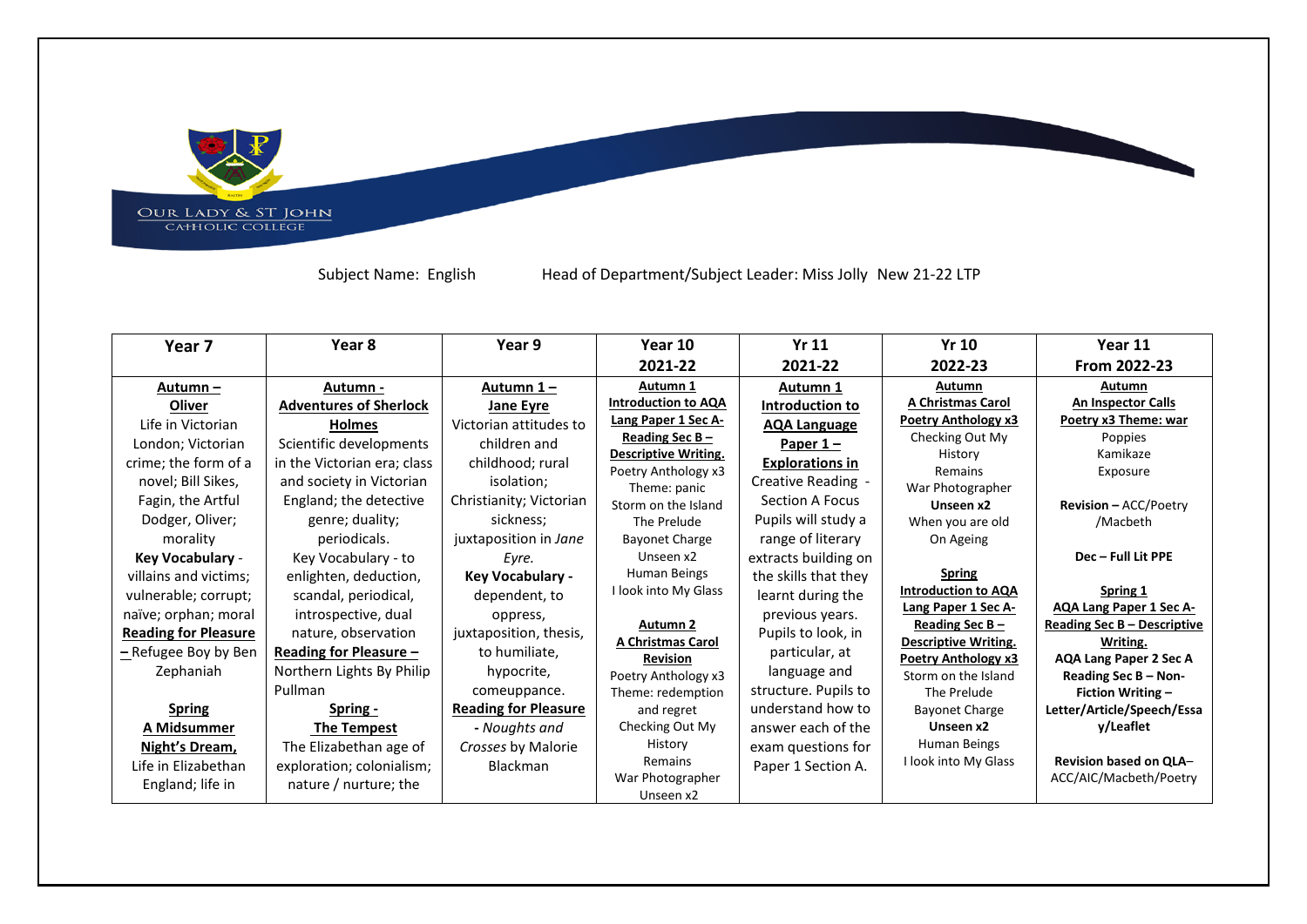| ancient Athens;                      | form of a comedy;              |                             | When you are old                       | STRUCTURE- key            | Summer 1                                 | March - Full Lang PPE          |
|--------------------------------------|--------------------------------|-----------------------------|----------------------------------------|---------------------------|------------------------------------------|--------------------------------|
| Shakespeare's life;                  | subplots; soliloquy and        | <b>Spring</b>               | On Ageing                              | skill- unfamiliar         | Macbeth -                                | Spring 2                       |
| the four lovers; the                 | monologue; Italian city-       | <b>Small Island</b>         |                                        | Alongside the             | Poetry x3                                | <b>Based on QLA of PPE's</b>   |
| love potion;                         | states.                        | The Windrush;               | Spring 1                               | teaching of section       | Ozymandias                               | <b>AQA Lang Paper 1 Sec A-</b> |
| Elizabethan family                   | Key Vocabulary -               | colonialism and             | <b>Macbeth</b>                         | A, pupils to practice     | My Last Duchess                          | Reading Sec $B -$              |
|                                      |                                | multi-cultural Britain;     | Poetry x2 Theme:                       | their creative            | Charge of the Light                      | <b>Descriptive Writing.</b>    |
| relationships; the                   | colonialism, to usurp,         |                             | power and tyranical                    |                           | <b>Brigade</b>                           | <b>AQA Lang Paper 2 Sec A</b>  |
| form of a play.                      | tempest, treason,              | modern dramatic             | leadership                             | writing skills too.       |                                          | Reading Sec B - Non-           |
| <b>Reading for Pleasure</b>          | callous, pathos, nurture,      | conventions;                | Ozymandias                             | Pupils to look at         | Summer 2                                 | <b>Fiction Writing -</b>       |
| $-$ The London Eye                   | tragicomedy                    | character and               | My Last Duchess                        | descriptive writing       | <b>Introduction to AQA</b>               | Letter/Article/Speech/E        |
| Mystery by Siobhan                   | Reading for Pleasure -         | monologue;                  | Charge of the Light<br>Unseen x2       | techniques as well        | Lang Paper 2 Sec A                       | ssay/Leaflet                   |
| Dowd.                                | Sawbones by Catherine          | foreshadowing; the          |                                        | as general writing        | Reading Sec B - Non-<br>Fiction Writing- |                                |
|                                      | Johnson                        | form of a tragedy; AC       | Spring 2                               | skills - including        | Letter/Article/Speech                    | <b>Revision <math>-</math></b> |
|                                      |                                | Bradley's lectures on       | Macbeth                                | SPaG.                     | Poetry x3                                | ACC/AIC/Macbeth/Poetr          |
| Key Vocabulary -                     | <b>Summer</b>                  | tragic character.           | <b>Brigade</b>                         | Inferences/context/       | Exposure                                 |                                |
| soliloquy, severe,                   | <b>Animal Farm</b>             |                             | London                                 | language                  | Emigree                                  |                                |
| Lang Paper 2 Sec A                   | Allegory; Orwell's life        | <b>Key Vocabulary</b>       | Unseen x2                              | features/structural       | <b>Tissue</b>                            |                                |
| <b>Reading Sec B Non-</b>            | and times; the Russian         | dependent, to               |                                        | features                  | Unseen x2                                | Summer 1                       |
| <b>Fiction Writing.</b>              | Revolution; recurring          | oppress,                    | Summer 1 & 2                           | Language Paper 1-         | Still I Rise                             | <b>Class Guided Revision</b>   |
| <b>Unseen Poetry x 4</b><br>Blessing | imagery; irony and             | juxtaposition, thesis,      | <b>AQA Lang Paper 2</b>                | <b>Explorations in</b>    | Mother in a Refugee                      | and Exam Prep based on         |
| The Rich Eat 3 Full                  | corruption                     | to                          | Sec A Reading Sec B-                   | <b>Creative Reading -</b> | Camp                                     | Lang and Lit PPE and in        |
| Meals                                | Key Vocabulary -               | humiliate, hypocrite,       | Non-Fiction Writing -                  | <b>Section B Focus</b>    | <b>S&amp;L Assessment</b>                | class QLA                      |
| <b>Alpine Letters</b>                | allegory, tyrant,              | comeuppance                 | Letter/Article/Speech                  | Key focus- writing        |                                          |                                |
| Valentine                            | rebellion, harvest,            | adversity, ambition,        | Poetry x2 Theme:<br><b>individuals</b> | with a viewpoint.         |                                          |                                |
| conflict, unrequited                 | propaganda, cult of            | colony, obs                 | Emigree                                | Pupils will practice      |                                          |                                |
| love, to mock, chaos                 | personality, treacherous;      | <b>Reading for Pleasure</b> | Tissue                                 | how to effectively        |                                          |                                |
|                                      | authorial intent               | - Orange Boy by             | Unseen x2                              | write non-fiction         |                                          |                                |
| <b>Summer</b>                        | Reading for Pleasure -         | Patrice Lawrence            | Still I Rise                           | text answers to Sec       |                                          |                                |
| Introduction to                      | Children of Blood and          |                             | Mother in a Refugee                    | В.                        |                                          |                                |
| Poetry-                              | Bone by Tomi Adeyemi           | Summer $1 -$                | Camp                                   |                           |                                          |                                |
| Structure and use of                 | To run alongside               | Poetry                      | <b>S&amp;L Assessment</b>              |                           |                                          |                                |
| metaphor; poetic                     | throughout the year -          | Extended metaphors;         |                                        | <b>Autumn 2</b>           |                                          |                                |
| forms; poets studied                 |                                | 'Paradise Lost', 'The       |                                        | 2 WEEKS LP1               |                                          |                                |
| include William Blake                | <b>Descriptive Writing and</b> | Road Not Taken',            |                                        | <b>REVISION IN</b>        |                                          |                                |
| and Alfred Lord                      | Poetry $-$                     | 'Night Mail', 'The          |                                        | <b>PREPARATION FOR</b>    |                                          |                                |
| Tennyson, Phoebe                     | Making a description           | Canterbury Tales'           |                                        | <b>PPES</b>               |                                          |                                |
| Hesketh, Langston                    | emotive, using imagery,        | poets studied include       |                                        |                           |                                          |                                |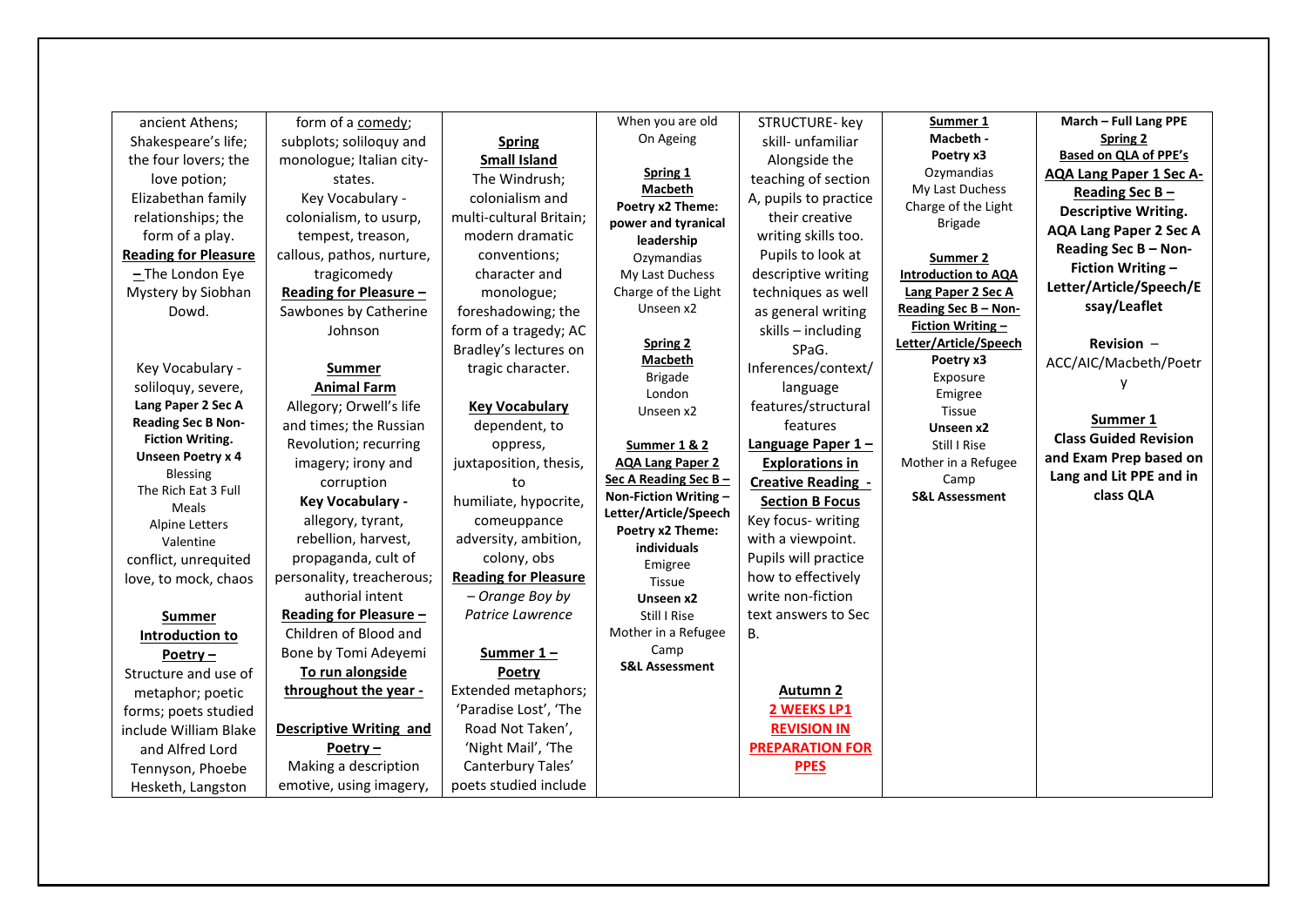| Hughes, Richard Kell,       | sequencing a piece of       | John Milton,                | Introduction to      |  |
|-----------------------------|-----------------------------|-----------------------------|----------------------|--|
| Carl Sandburg.              | descriptive writing,        | Geoffrey Chaucer,           | Language Paper 2 -   |  |
| Key Vocabulary -            | Poetry: Emily Dickinson,    | W.H. Auden, Grace           | Writer's Viewpoints  |  |
| metaphor, literal           | Ted Hughes, Grace           | Nichols, Wallace            | and Perspectives-    |  |
| language,                   | Nichols, Seamus Heaney      | Willis.                     | Section A Focus      |  |
| metaphorical                | <b>Key Vocabulary -</b>     | Key Vocabulary -            | Pupils to study a    |  |
| language, tenor,            | Extended metaphor,          | extended metaphor,          | range of non fiction |  |
| vehicle, ground             | personification, sacrifice, | epic poetry,                | texts.               |  |
| <b>Reading for Pleasure</b> | narrative poem, allegory,   | procrastinate.              | Practise             |  |
| $-A$ Monster Calls by       | characteristics,            | <b>Reading for Pleasure</b> | summarising,         |  |
| <b>Patrick Ness</b>         | characterisation.           | $-1$ Am Thunder by          | comparing and        |  |
|                             |                             | <b>Muhammed Khan</b>        | analysing language.  |  |
|                             | <b>Mastery Writing 3</b>    |                             | Key focus-editing    |  |
| To run alongside            | <b>Grammar content</b>      | To run alongside            | and slow writing.    |  |
| throughout the year         | includes: clauses;          | throughout the year         | Using discourse      |  |
|                             | subordinate clauses;        |                             | markers and          |  |
|                             | sentence demarcation;       |                             | summarising ideas.   |  |
| <b>Ancient Tales SOW</b>    | speech; apostrophes;        | <b>Reading for Study</b>    | Interpret explicit   |  |
| <b>What Ancient Tales</b>   | possessive pronouns.        | <b>SOW</b>                  | and implicit         |  |
| are; the oral story         | <b>Writing content</b>      | Reading nineteenth,         | information and      |  |
| tradition; what the         | includes: problem solved    | twentieth and               | ideas. Explain and   |  |
| morals of stories are;      | stories; love stories;      | twenty-first century        | analyse writer's use |  |
| 'The Cheetah's              | action stories; fantast     | non-fiction; writing a      | of language and      |  |
| Whisker'; 'Hansel           | quests; horror stories;     | letter, article,            | structure. Compare   |  |
| and Gretel'; 'Two           | poetic justice, Chekov's    | speech, essay;              | writer's ideas       |  |
| Dinners'; 'The Giant's      | gun; avoiding deus ex-      | purpose, audience,          | across 2 or more     |  |
| Causeway'; 'The             | machina.                    | formality, style.           | texts. Evaluate      |  |
| Wicked King'; '1001         |                             | Key Vocabulary -            | texts critically     |  |
| Nights'                     |                             | Holistic, bleak,            | supporting ideas     |  |
| Key Vocabulary -            |                             | corset, liberation,         | with textual         |  |
| Quest, enunciation,         |                             | seize, capture,             | reference            |  |
| ingenuity, out-wit,         |                             | atrocious, humane,          | (Sec B question to   |  |
| relatable,                  |                             | inhumane, traumatic,        | be revised at least  |  |
| comeuppance,                |                             | exonerate, advocate.        | once a week)         |  |
| repentant                   |                             |                             |                      |  |
|                             |                             | <b>Mastery Writing 4</b>    |                      |  |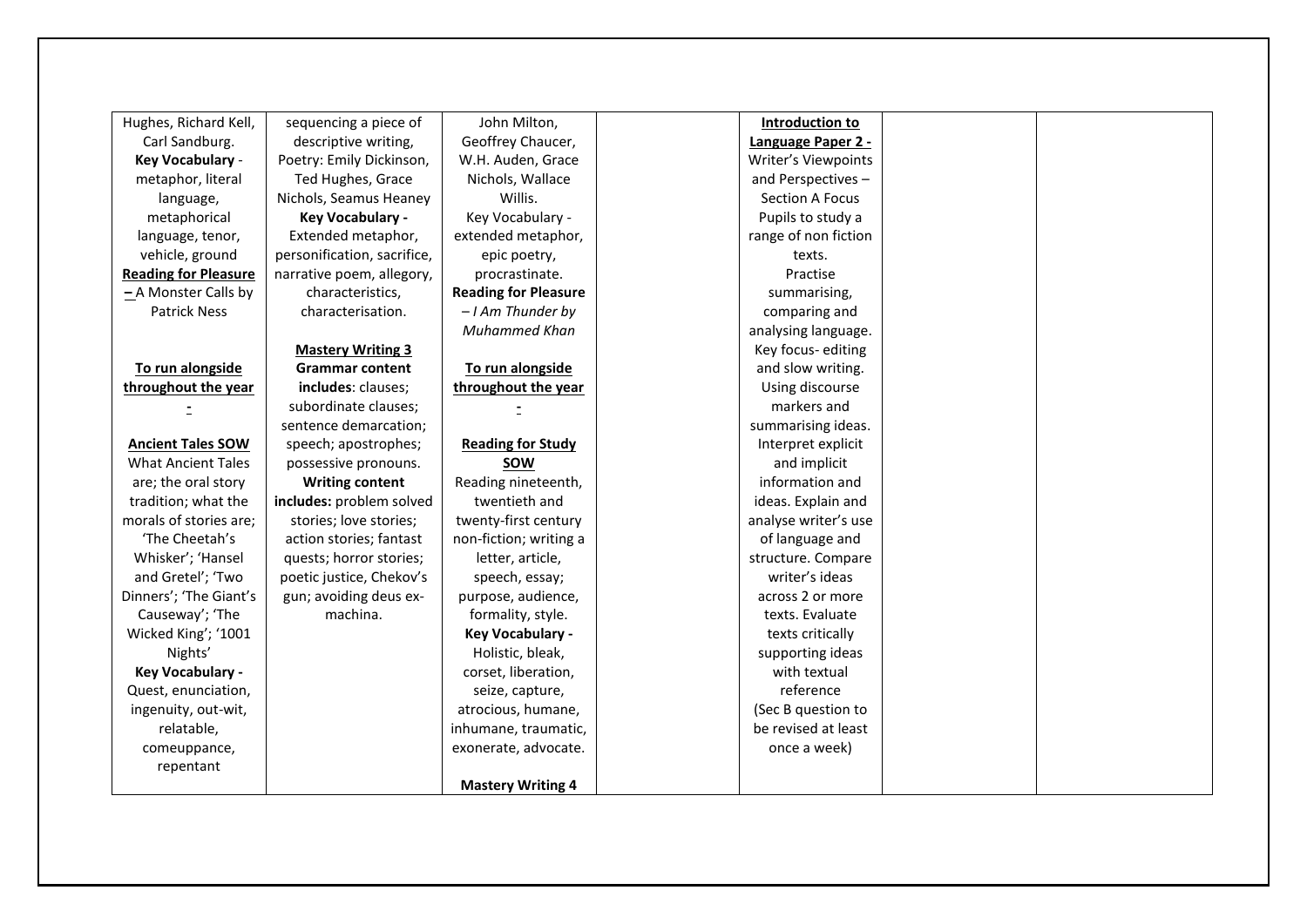|                                | <b>Grammar content</b> | Language Paper 2 -     |  |
|--------------------------------|------------------------|------------------------|--|
|                                | includes:              | Writer's               |  |
| <b>Mastery Writing 1 &amp;</b> | subordinate            | <b>Viewpoints and</b>  |  |
| 2                              | clauses; quantifiers;  | Perspectives-          |  |
| <b>Grammar content</b>         | defining and non-      | <b>Section B Focus</b> |  |
| includes: Writing in           | defining relative      | Key focus-             |  |
| complete and full              | clauses; appositives;  | Descriptive writing.   |  |
| sentences;                     | past perfect tenses;   | Pupils will practice   |  |
| identifying the action         | future perfect tenses; | how to effectively     |  |
| and verb; subject-             | using conditionals.    | write a descriptive    |  |
| verb agreement for             | <b>Writing content</b> | text to answers to     |  |
| 'to-be', regular and           | includes:              | Sec B.                 |  |
| irregular past simple          | argumentati            | (Sec A questions to    |  |
| verbs,                         | ve writing;            | be revised at least    |  |
| avoiding fragments;            | introducing            | once a week)           |  |
| avoiding fused                 | examples; writing a    |                        |  |
| sentences; using               | thesis; writing an     | Spring 1               |  |
| capital sentences              | introduction;          | Language Paper 1-      |  |
| accurately; using              | 'because, but, so'     | <b>Explorations in</b> |  |
| pronouns; sentence             | counter-arguing;       | Creative Reading -     |  |
| structure;                     | writing a complete     | <b>Section A Focus</b> |  |
| paragraphing; speech           | non-fiction argument   | Language Paper 1-      |  |
| punctuation.                   |                        | <b>Explorations in</b> |  |
| <b>Writing content</b>         |                        | Creative Reading -     |  |
| includes:                      |                        | <b>Section B Focus</b> |  |
| telling what                   |                        |                        |  |
| happened; opening a            |                        | Spring $2 -$           |  |
| story, writing about           |                        | Language Paper 2 -     |  |
| up to four images,             |                        | Writer's Viewpoints    |  |
| writing with no                |                        | and Perspectives-      |  |
| images, structuring a          |                        | Section A Focus        |  |
| story.                         |                        |                        |  |
|                                |                        | Language Paper 2 -     |  |
| <b>Oracy SOW</b>               |                        | Writer's Viewpoints    |  |
| <b>Performance Poetry</b>      |                        | and Perspectives-      |  |
|                                |                        | <b>Section B Focus</b> |  |